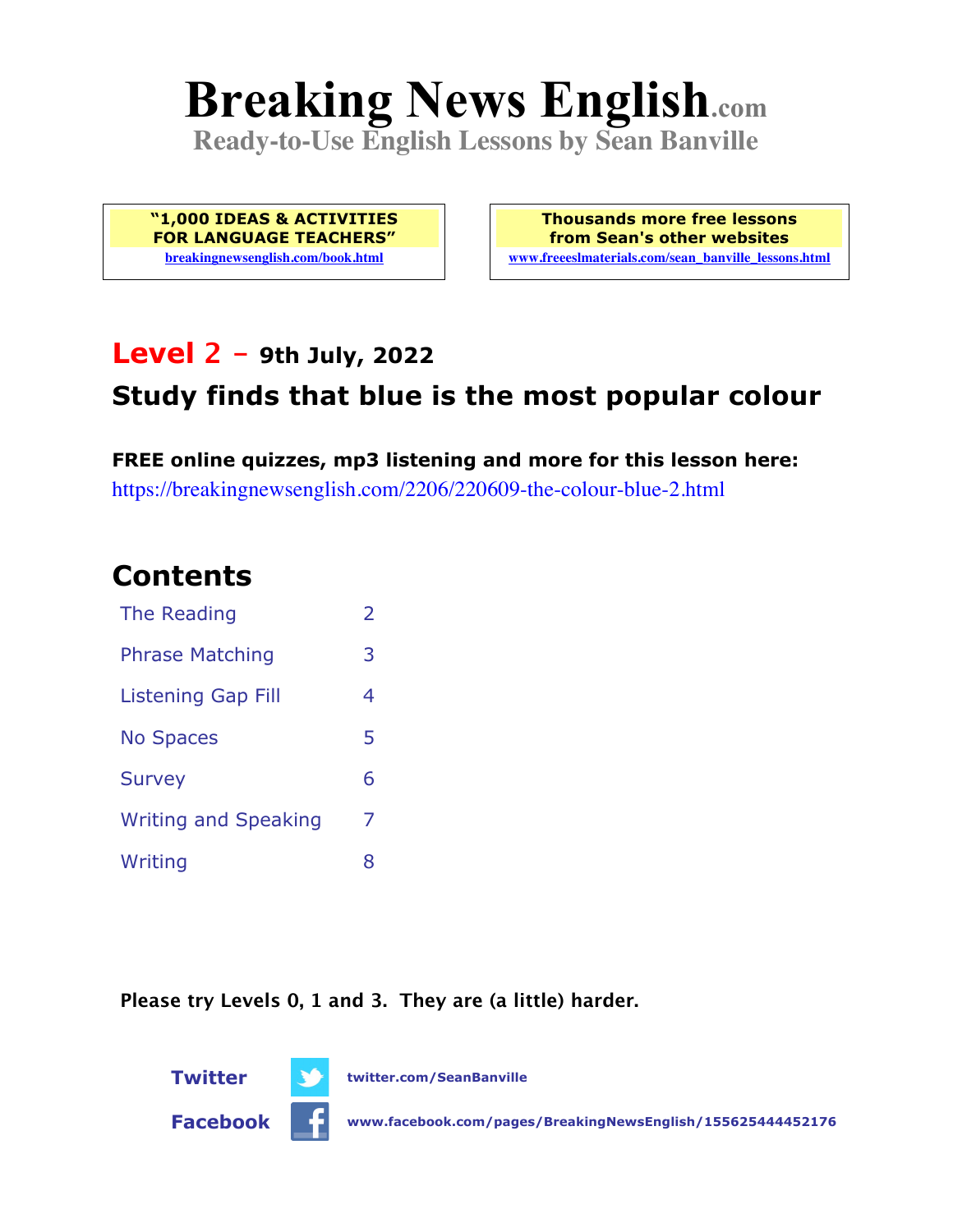# **THE READING**

From https://breakingnewsenglish.com/2206/220609-the-colour-blue-2.html

 Everyone has a favourite colour. We usually like it throughout our lives. A new study found the most common favourite colour is blue. The BBC looked at why people like one colour more than another. They found two things. One was that people around the world like the colour blue most. The other finding was that we change the colours we like as we get older. Our experiences in life also change the way we feel about colour. People often like darker colours as they get older. The studies showed that dark yellowish-brown was the world's least liked colour.

 The BBC found that blue has been a favourite since research on colour began in the 1800s. Most people's experiences of blue are positive. Many colours in nature are blue, especially a blue sky, the sea and flowers. A blue sky makes many people very happy. The researchers say one of the only negative associations with blue was in the English language. In English, people say they "have the blues" or are "feeling blue". This means they feel sad. One factor in having a favourite colour is sport. Many people like the colour of their favourite sports team.

Sources: https://www.**bbc.com**/future/article/20220601-what-your-favourite-colour-says-about-you https://www.**popularmechanics.com**/science/a40207932/why-blue-is-probably-your-favoritecolor/ https://www.**msn.com**/en-us/news/technology/blue-is-probably-your-favorite-color-heres-whyaccording-to-science/ar-AAY9c7t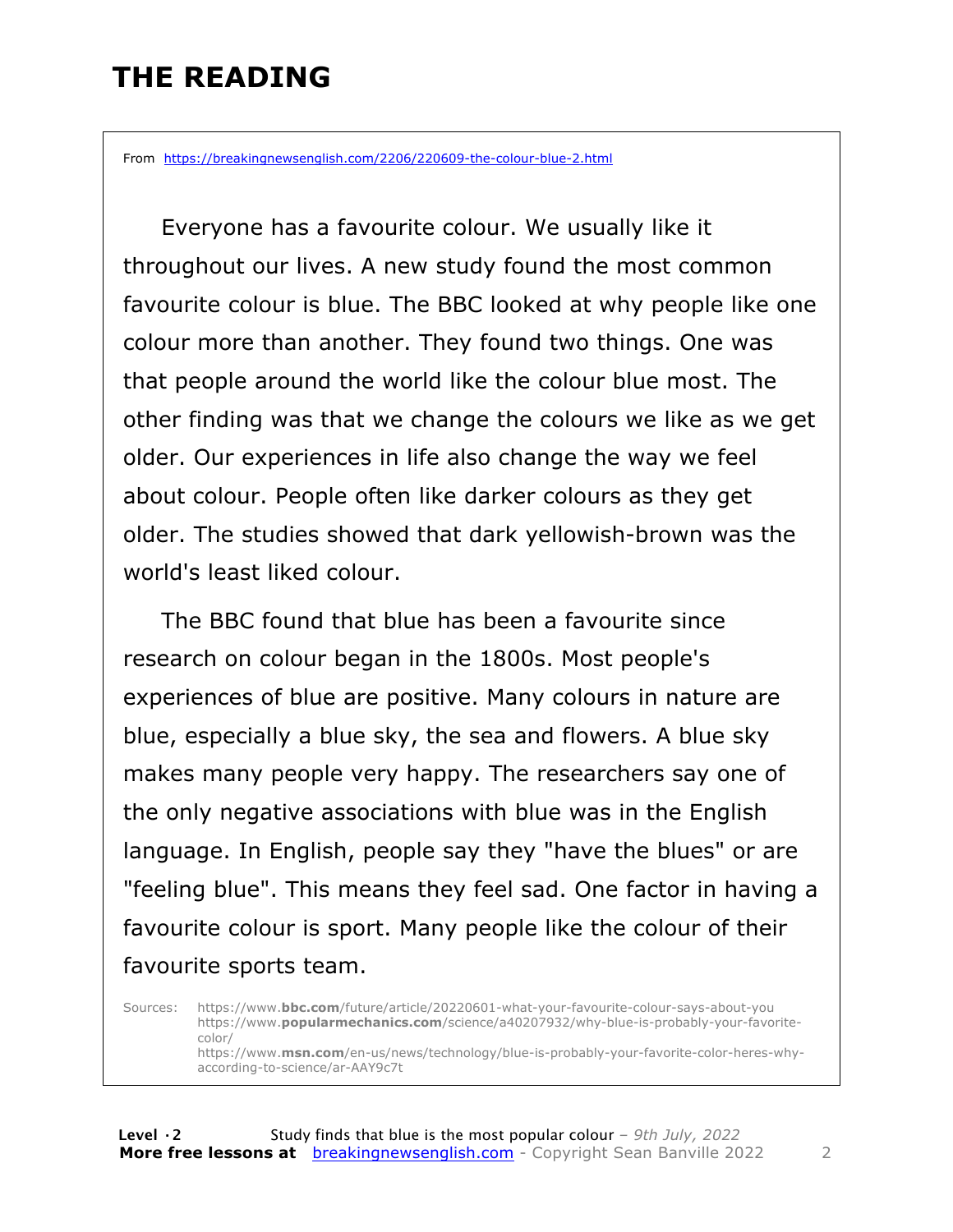# **PHRASE MATCHING**

From https://breakingnewsenglish.com/2206/220609-the-colour-blue-2.html

#### **PARAGRAPH ONE:**

| 1. Everyone has                     |
|-------------------------------------|
| 2. throughout our                   |
| 3. why people like one colour more  |
| 4. we change the colours we like    |
| 5. Our experiences                  |
| 6. change the                       |
| 7. People often like darker colours |
| 8. dark yellowish-                  |

#### **PARAGRAPH TWO:**

- 1. since research on colour
- 2. people's experiences of blue
- 3. A blue sky makes many
- 4. negative
- 5. have the
- 6. This means they feel
- 7. One factor in
- 8. the colour of their favourite
- a. way we feel
- b. as they get older
- c. as we get older
- d. lives
- e. brown
- f. a favourite colour
- g. than another
- h. in life
- a. associations
- b. having a favourite colour
- c. are positive
- d. sad
- e. began in the 1800s
- f. sports team
- g. people very happy
- h. blues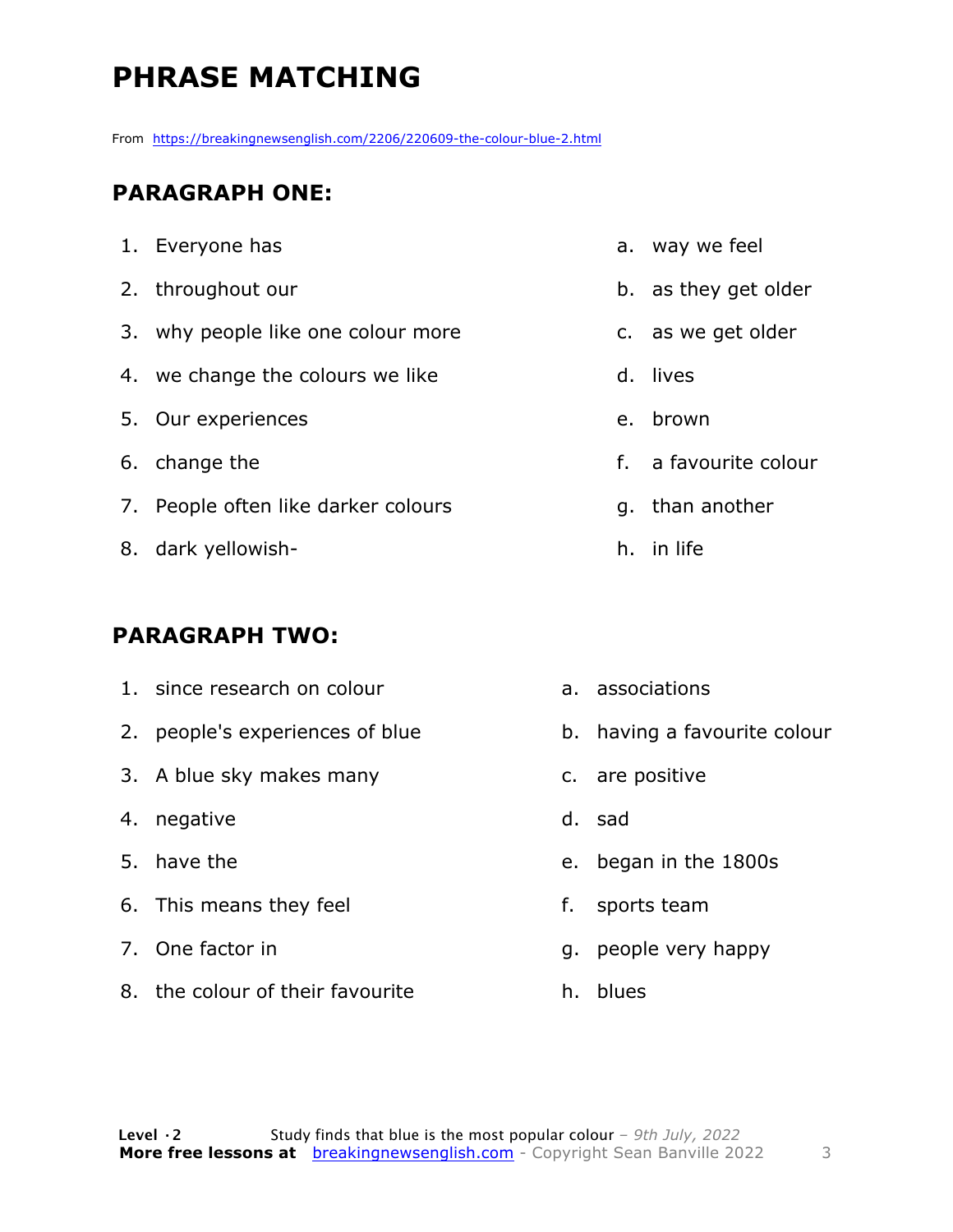### **LISTEN AND FILL IN THE GAPS**

From https://breakingnewsenglish.com/2206/220609-the-colour-blue-2.html

Everyone has a favourite colour. We usually  $(1)$ our lives. A new study found the most common favourite colour is blue. The BBC (2) **Department on the BBC (2) blue.** The BBC (2) more than another. There found two things. (3) \_\_\_\_\_\_\_\_\_\_\_\_\_\_\_\_\_\_\_\_\_\_\_\_\_\_\_\_\_\_\_ people around the world like the colour blue most. The other finding was that we change the colours we like as (4) \_\_\_\_\_\_\_\_\_\_\_\_\_\_\_\_\_\_\_\_\_\_\_. Our experiences in life also change the way (5) \_\_\_\_\_\_\_\_\_\_\_\_\_\_\_\_\_\_\_\_\_\_\_\_\_\_\_\_\_\_\_\_ colour. People often like darker colours as they get older. The studies showed that dark yellowishbrown was the world's  $(6)$  \_\_\_\_\_\_\_\_\_\_\_\_\_\_\_\_\_\_\_\_\_\_\_. The BBC found that blue has been (7) \_\_\_\_\_\_\_\_\_\_\_\_\_\_\_\_\_\_\_ research on colour began in the 1800s. Most people's experiences of blue are positive. Many (8) \_\_\_\_\_\_\_\_\_\_\_\_\_\_\_\_\_\_\_\_\_\_ are blue, especially a blue sky, the  $(9)$  \_\_\_\_\_\_\_\_\_\_\_\_\_\_\_\_\_\_\_\_\_\_\_. A blue sky makes many people very happy. The researchers say one of (10) \_\_\_\_\_\_\_\_\_\_\_\_\_\_\_\_\_\_\_ associations with blue was in the English language. In English, people say they "have the blues" or are "feeling blue". This means (11) \_\_\_\_\_\_\_\_\_\_\_\_\_\_\_\_\_\_\_\_\_\_\_. One factor in having a favourite colour is sport. Many people like the colour of (12) \_\_\_\_\_\_\_\_\_\_\_\_\_\_\_\_\_\_\_ team.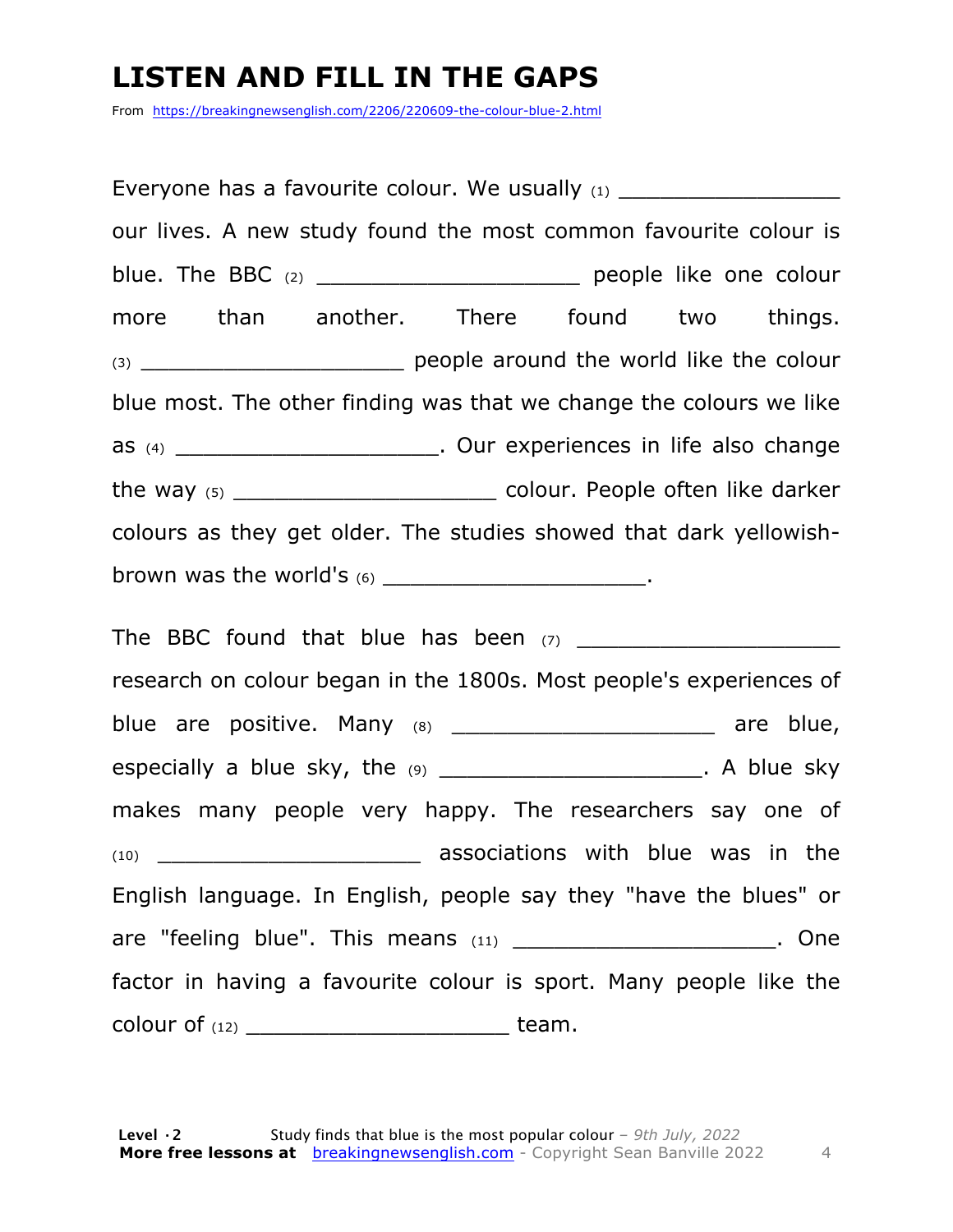# **PUT A SLASH ( / )WHERE THE SPACES ARE**

From https://breakingnewsenglish.com/2206/220609-the-colour-blue-2.html

Everyonehasafavouritecolour.Weusuallylikeitthroughoutourlives.A newstudyfoundthemostcommonfavouritecolourisblue.TheBBClook edatwhypeoplelikeonecolourmorethananother.Theyfoundtwothing s.Onewasthatpeoplearoundtheworldlikethecolourbluemost.Theoth erfindingwasthatwechangethecolourswelikeaswegetolder.Ourexpe riencesinlifealsochangethewaywefeelaboutcolour.Peopleoftenliked arkercoloursastheygetolder.Thestudiesshowedthatdarkyellowishbrownwastheworld'sleastlikedcolour.TheBBCfoundthatbluehasbee nafavouritesinceresearchoncolourbeganinthe1800s.Mostpeople'se xperiencesofbluearepositive.Manycoloursinnatureareblue,especiall yabluesky,theseaandflowers.Ablueskymakesmanypeopleveryhapp y.Theresearcherssayoneoftheonlynegativeassociationswithbluewa sintheEnglishlanguage.InEnglish,peoplesaythey"havetheblues"ora re"feelingblue".Thismeanstheyfeelsad.Onefactorinhavingafavourit ecolourissport.Manypeoplelikethecolouroftheirfavouritesportsteam

.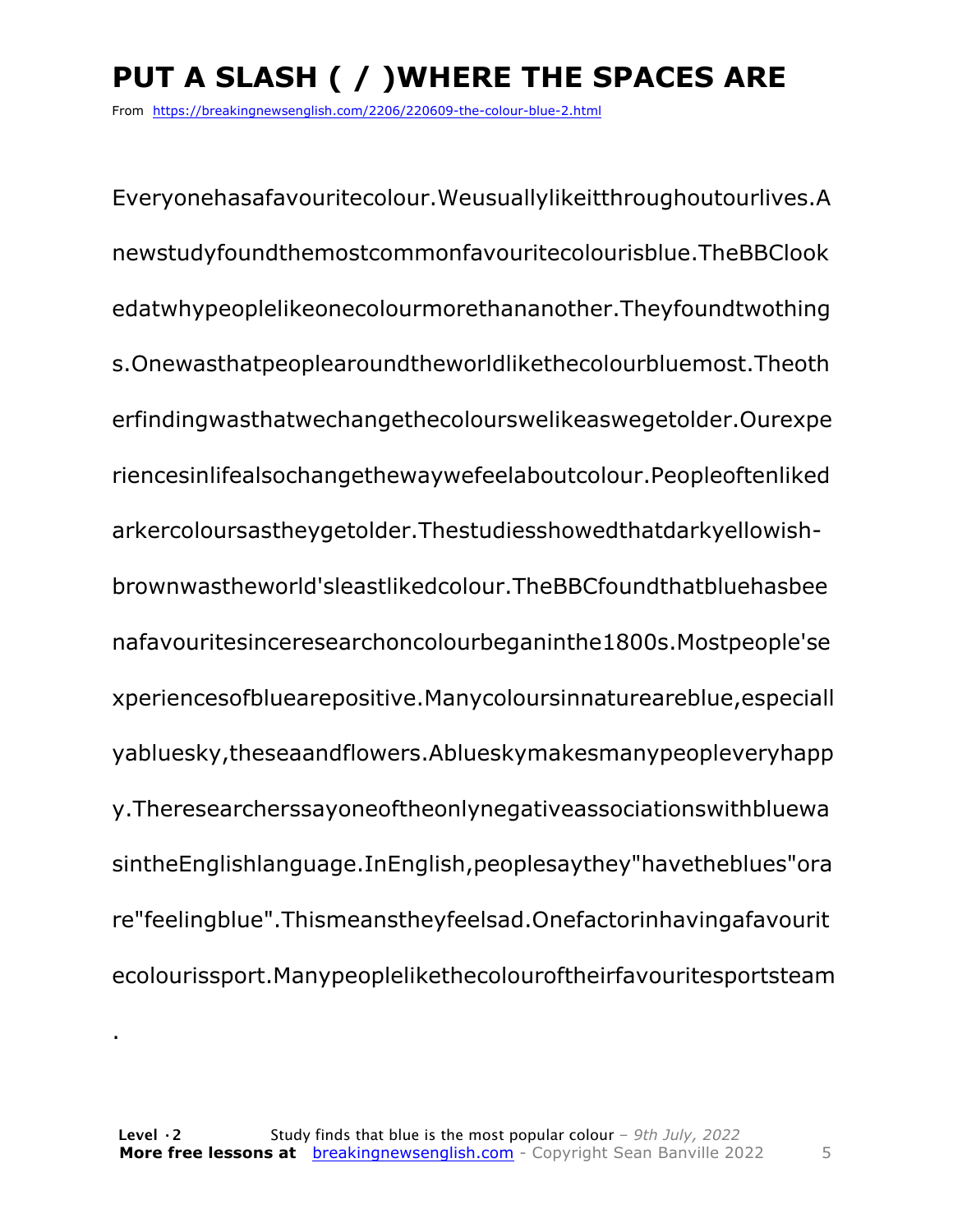# **THE COLOUR BLUE SURVEY**

From https://breakingnewsenglish.com/2206/220609-the-colour-blue-2.html

Write five GOOD questions about the colour blue in the table. Do this in pairs. Each student must write the questions on his / her own paper.

When you have finished, interview other students. Write down their answers.

|      | STUDENT 1 | STUDENT 2 | STUDENT 3 |
|------|-----------|-----------|-----------|
| Q.1. |           |           |           |
| Q.2. |           |           |           |
| Q.3. |           |           |           |
| Q.4. |           |           |           |
| Q.5. |           |           |           |

- Now return to your original partner and share and talk about what you found out. Change partners often.
- Make mini-presentations to other groups on your findings.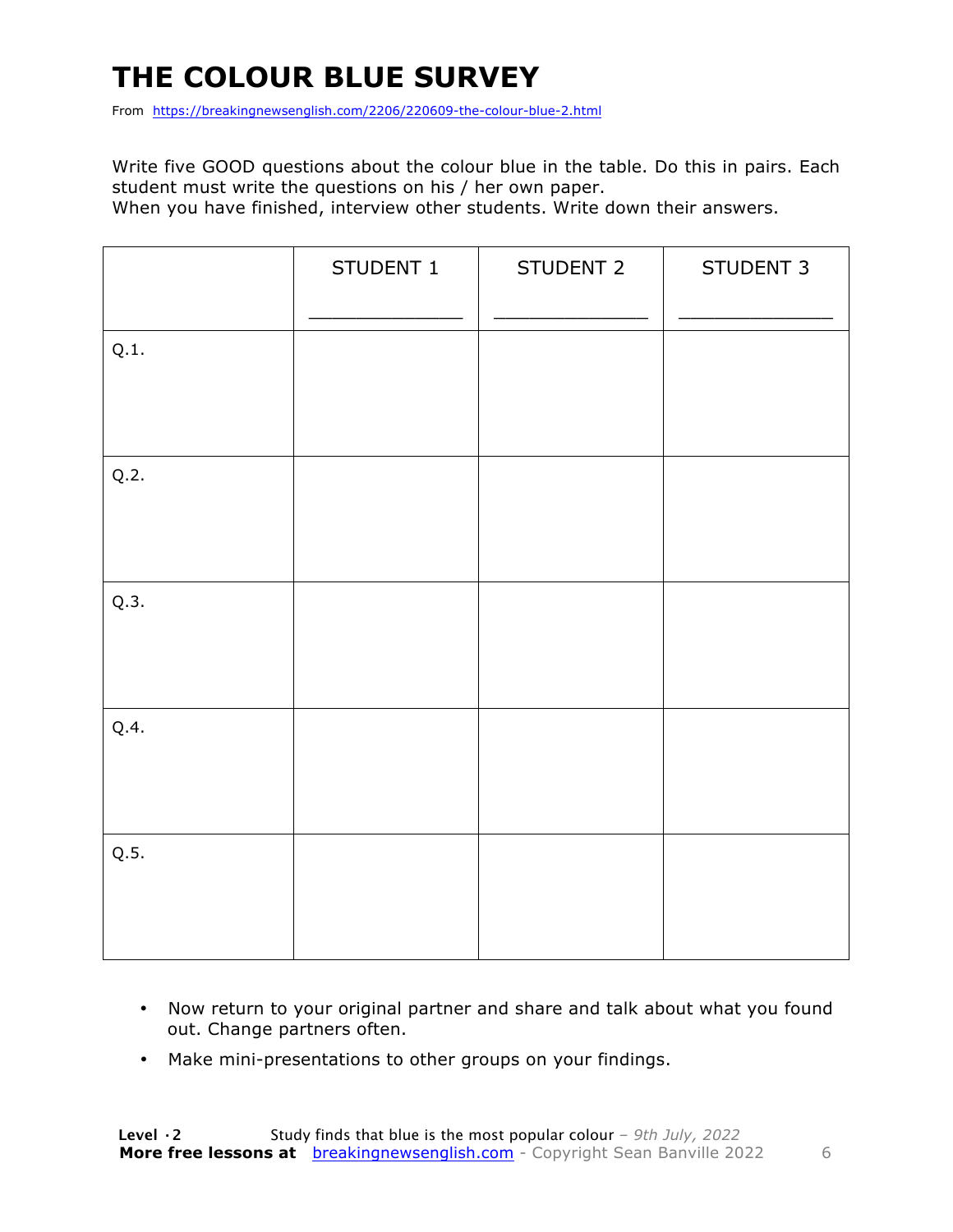## **WRITE QUESTIONS & ASK YOUR PARTNER(S)**

Student A: Do not show these to your speaking partner(s).

| a) |  |  |
|----|--|--|
| b) |  |  |
| c) |  |  |
| d) |  |  |
| e) |  |  |
| f) |  |  |
|    |  |  |

*Study finds that blue is the most popular colour – 9th July, 2022* More free lessons at breakingnewsenglish.com

### **WRITE QUESTIONS & ASK YOUR PARTNER(S)**

-----------------------------------------------------------------------------

Student B: Do not show these to your speaking partner(s).

| a) |  |  |
|----|--|--|
| b) |  |  |
| c) |  |  |
| d) |  |  |
| e) |  |  |
| f) |  |  |
|    |  |  |